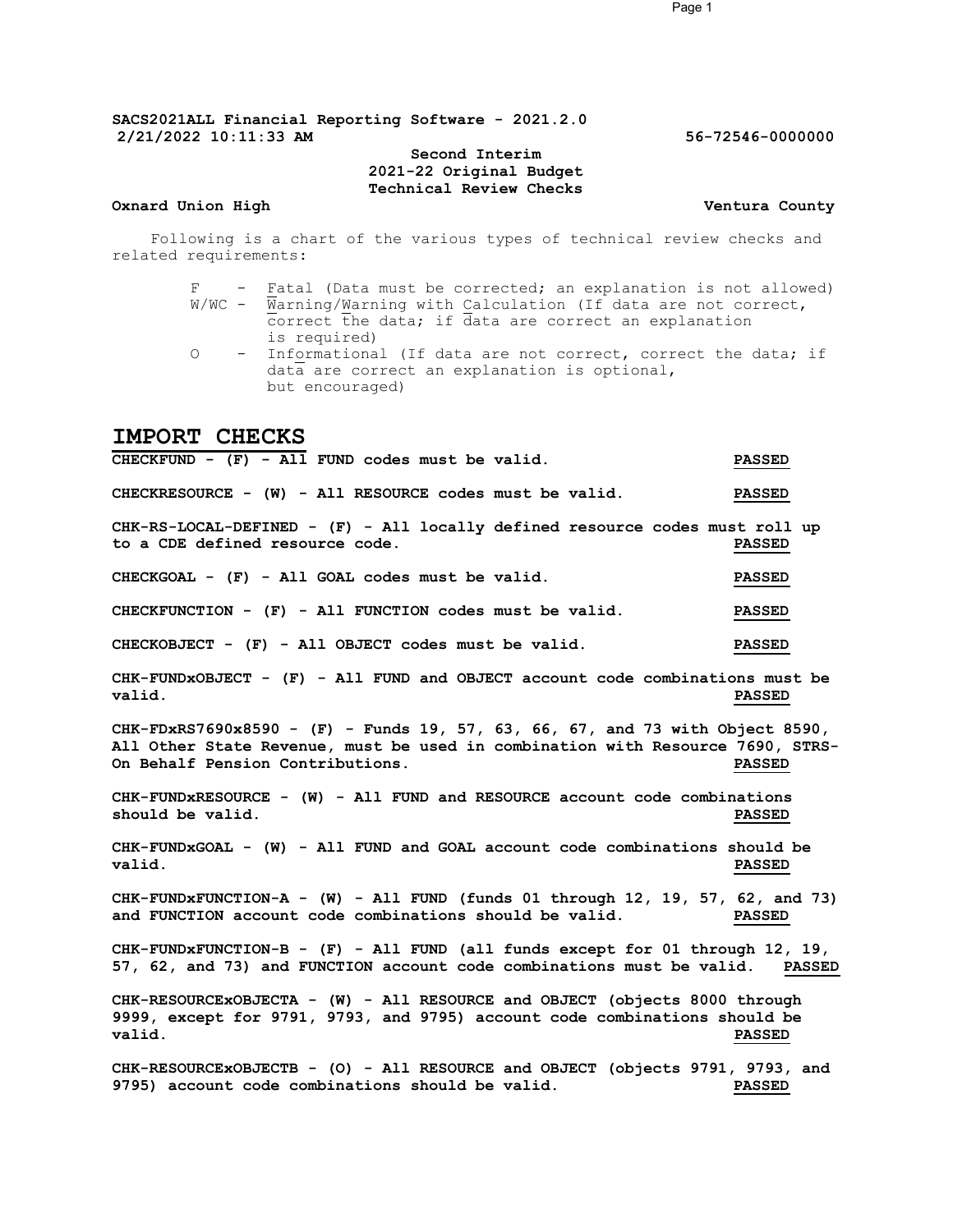$CHK-RES6500xOBJ8091$  - (F) - There is no activity in Resource 6500 (Special Education) with Object 8091 (LCFF Transfers-Current Year) or 8099 (LCFF/Revenue Limit Transfers-Prior Years). PASSED

CHK-FUNCTIONxOBJECT - (F) - All FUNCTION and OBJECT account code combinations must be valid. PASSED

CHK-GOALxFUNCTION-A - (F) - Goal and function account code combinations (all goals with expenditure objects 1000-7999 in functions 1000-1999 and 4000-5999) must be valid. NOTE: Functions not included in the GOALxFUNCTION table (0000, 2000-3999, 6000-6999, 7100-7199, 7210, 8000-8999) are not checked and will pass the TRC. The Communication of the Communication of the Communication of the Communication of the Communication of the Communication of the Communication of the Communication of the Communication of the Communication o

CHK-GOALxFUNCTION-B - (F) - General administration costs (functions 7200-7999, except 7210) must be direct-charged to an Undistributed, Nonagency, or County Services to Districts goal (Goal 0000, 7100-7199, or 8600-8699). PASSED

SPECIAL-ED-GOAL - (F) - Special Education revenue and expenditure transactions (resources 3300-3405, and 6500-6540, objects 1000-8999) must be coded to a Special Education 5000 goal or to Goal 7110, Nonagency-Educational. This technical review check excludes Early Intervening Services resources 3312, 3318, and 3332. PASSED

## GENERAL LEDGER CHECKS

INTERFD-DIR-COST - (W) - Transfers of Direct Costs - Interfund (Object 5750) must net to zero for all funds. PASSED INTERFD-INDIRECT - (W) - Transfers of Indirect Costs - Interfund (Object 7350) must net to zero for all funds. PASSED INTERFD-INDIRECT-FN - (W) - Transfers of Indirect Costs - Interfund (Object 7350) must net to zero by function. PASSED INTERFD-IN-OUT - (W) - Interfund Transfers In (objects 8910-8929) must equal Interfund Transfers Out (objects 7610-7629). PASSED LCFF-TRANSFER - (W) - LCFF Transfers (objects 8091 and 8099) must net to zero, individually. PASSED INTRAFD-DIR-COST - (F) - Transfers of Direct Costs (Object 5710) must net to zero by fund. Notice that the extent of the extent of the extent of the extent of the extent of the extent of the extent of the extent of the extent of the extent of the extent of the extent of the extent of the extent of INTRAFD-INDIRECT - (F) - Transfers of Indirect Costs (Object 7310) must net to zero by fund. Notice that the extent of the extent of the extent of the extent of the extent of the extent of the extent of the extent of the extent of the extent of the extent of the extent of the extent of the extent of INTRAFD-INDIRECT-FN - (F) - Transfers of Indirect Costs (Object 7310) must net to zero by function. PASSED CONTRIB-UNREST-REV - (F) - Contributions from Unrestricted Revenues (Object 8980) must net to zero by fund. PASSED CONTRIB-RESTR-REV - (F) - Contributions from Restricted Revenues (Object 8990) must net to zero by fund. The set of the set of the set of the set of the set of the set of the set of the set of the set of the set of the set of the set of the set of the set of the set of the set of the set of the set o EPA-CONTRIB - (F) - There should be no contributions (objects 8980-8999) to

the Education Protection Account (Resource 1400). PASSED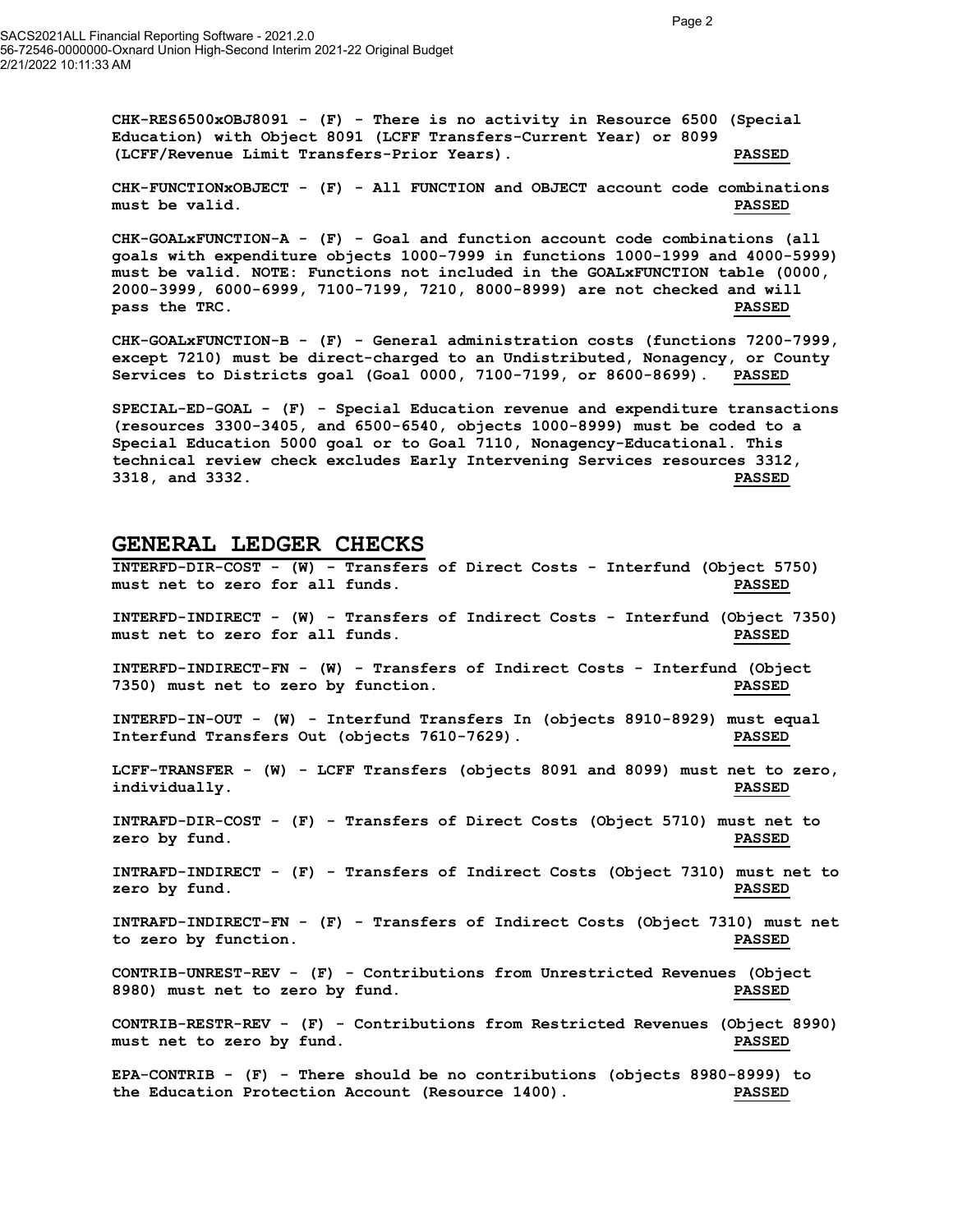LOTTERY-CONTRIB - (F) - There should be no contributions (objects 8980-8999) to the lottery (resources 1100 and 6300) or from the Lottery: Instructional Materials (Resource 6300). PASSED

PASS-THRU-REV=EXP - (W) - Pass-through revenues from all sources (objects 8287, 8587, and 8697) should equal transfers of pass-through revenues to other agencies (objects 7211 through 7213, plus 7299 for Resource 3327), by resource. PASSED

SE-PASS-THRU-REVENUE - (W) - Transfers of special education pass-through revenues are not reported in the general fund for the Administrative Unit of a Special Education Local Plan Area. PASSED

EXCESS-ASSIGN-REU - (F) - Amounts reported in Other Assignments (Object 9780) and/or Reserve for Economic Uncertainties (REU) (Object 9789) should not create a negative amount in Unassigned/Unappropriated (Object 9790) by fund and resource (for all funds except funds 61 through 95). PASSED

UNASSIGNED-NEGATIVE - (F) - Unassigned/Unappropriated balance (Object 9790) must be zero or negative, by resource, in all funds except the general fund and funds 61 through 95. PASSED

UNR-NET-POSITION-NEG - (F) - Unrestricted Net Position (Object 9790), in restricted resources, must be zero or negative, by resource, in funds 61 through 95. PASSED

RS-NET-POSITION-ZERO - (F) - Restricted Net Position (Object 9797), in unrestricted resources, must be zero, by resource, in funds 61 through 95. PASSED

EFB-POSITIVE - (W) - All ending fund balances (Object 979Z) should be positive by resource, by fund. PASSED

OBJ-POSITIVE - (W) - All applicable objects should have a positive balance by resource, by fund. PASSED

REV-POSITIVE - (W) - Revenue amounts exclusive of contributions (objects 8000- 8979) should be positive by resource, by fund. PASSED

EXP-POSITIVE - (W) - Expenditure amounts (objects 1000-7999) should be positive by function, resource, and fund. PASSED

CEFB-POSITIVE - (F) - Components of Ending Fund Balance/Net Position (objects 9700-9789, 9796, and 9797) must be positive individually by resource, by fund. PASSED

## SUPPLEMENTAL CHECKS

### EXPORT CHECKS

 $CHK-DEPENDENCY - (F) - If data have changed that affect other forms, the$ affected forms must be opened and saved. PASSED